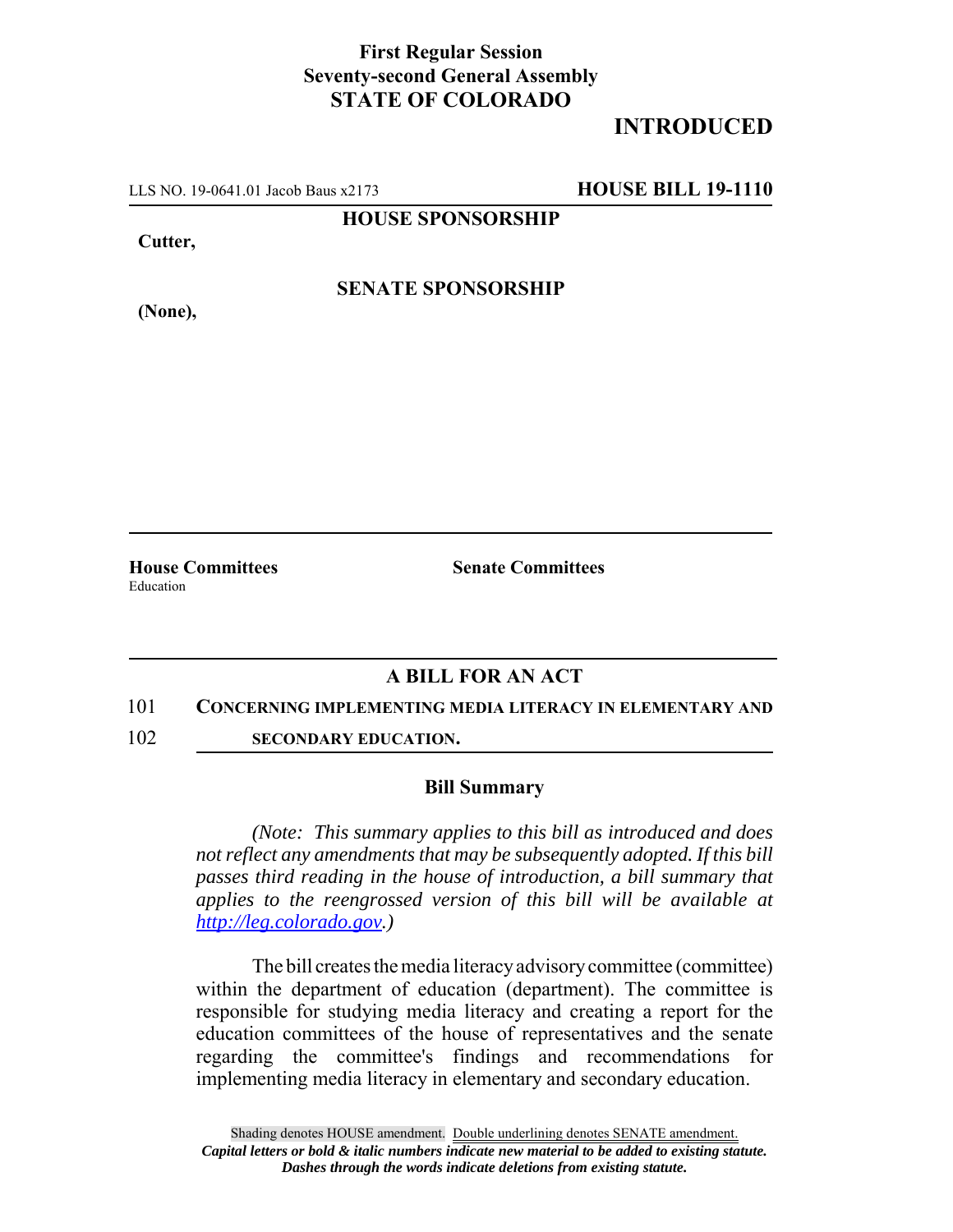The bill requires the department to implement media literacy in elementary and secondary education standards based upon the committee's report.

 *Be it enacted by the General Assembly of the State of Colorado:* **SECTION 1.** In Colorado Revised Statutes, **add** 22-2-145 as follows: **22-2-145. Media literacy - committee - report - strategic plan - definition - repeal.** (1) FOR PURPOSES OF THIS SECTION, UNLESS THE CONTEXT OTHERWISE REQUIRES, "MEDIA LITERACY" MEANS THE: (a) ABILITY TO ACCESS, ANALYZE, EVALUATE, CREATE, AND ACT THROUGH THE VARIOUS FORMS OF MEDIA; (b) ABILITY TO ANALYZE THE RELIABILITY OF INFORMATION, CLAIMS, AND SOURCES PRESENTED IN THE VARIOUS FORMS OF MEDIA; AND (c) PRACTICE OF DIGITAL CITIZENSHIP, INCLUDING NORMS OF APPROPRIATE AND RESPONSIBLE BEHAVIOR AND DISCOURSE WHEN ENGAGING WITH MEDIA, AND THE PREVENTION OF CYBERBULLYING. (2) THERE IS CREATED IN THE DEPARTMENT OF EDUCATION THE MEDIA LITERACY ADVISORY COMMITTEE, REFERRED TO IN THIS SECTION AS THE "COMMITTEE".THE COMMITTEE SHALL CREATE A REPORT CONTAINING RECOMMENDATIONS AND BEST PRACTICES FOR IMPLEMENTING MEDIA LITERACY INTO ELEMENTARY AND SECONDARY EDUCATION. (a) THE COMMISSIONER OF EDUCATION SHALL APPOINT THE FOLLOWING MEMBERS TO SERVE ON THE COMMITTEE: (I) ONE MEMBER WHO IS AN ACADEMIC EXPERT IN MEDIA LITERACY; **(II) ONE MEMBER WHO REPRESENTS A NONPROFIT ORGANIZATION** SPECIALIZING IN MEDIA LITERACY;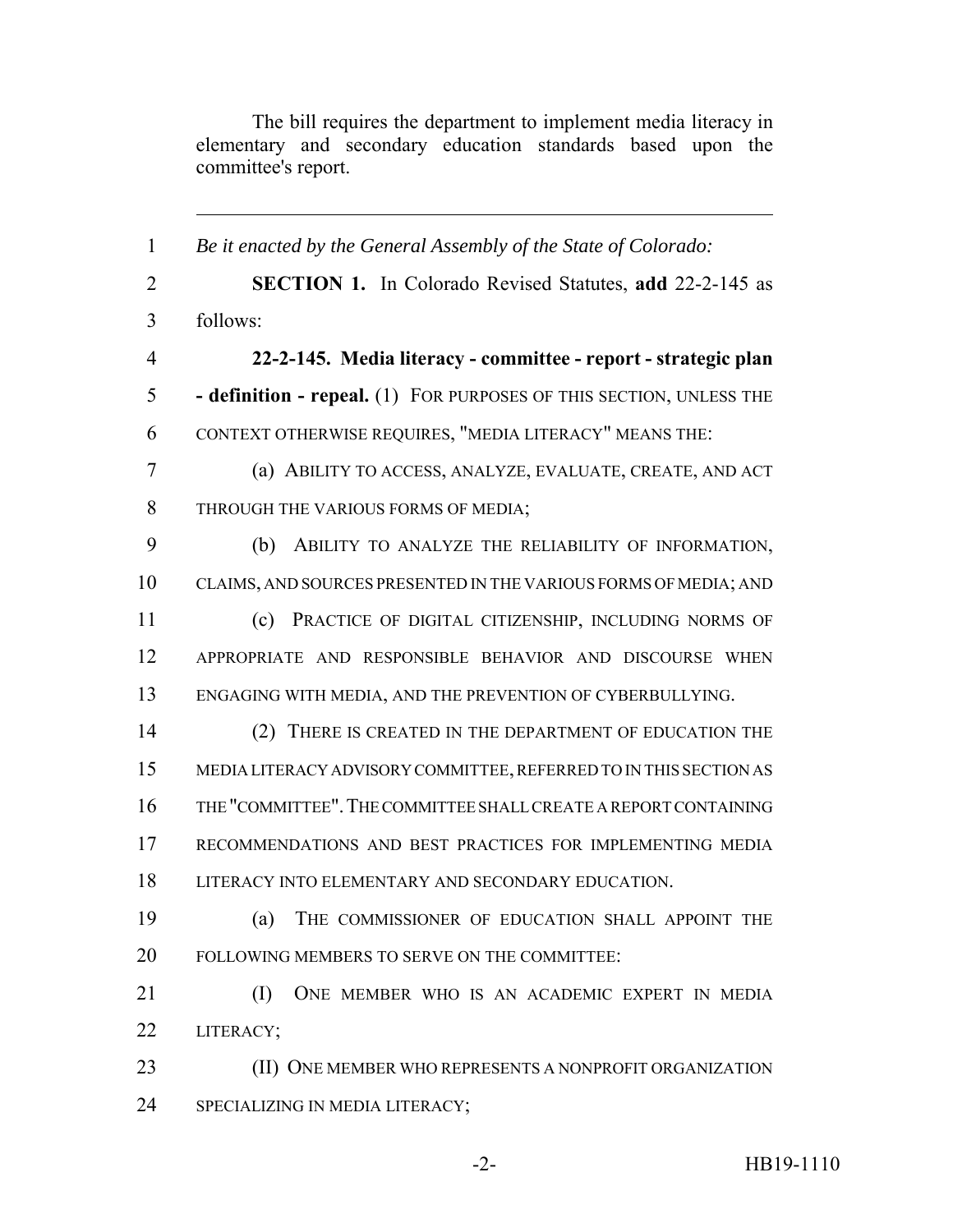(III) ONE MEMBER WHO IS A PROFESSIONAL JOURNALIST; (IV) ONE MEMBER WHO IS A TEACHER FROM A RURAL AREA OF THE STATE; (V) ONE MEMBER WHO IS A TEACHER FROM AN URBAN AREA OF THE STATE; (VI) ONE MEMBER WHO IS A LIBRARIAN; (VII) ONE MEMBER WHO REPRESENTS A PARENT ORGANIZATION; (VIII) ONE MEMBER WHO IS A SCHOOL ADMINISTRATOR; AND 9 (IX) ONE MEMBER WHO IS A STUDENT. (b) THE COMMISSIONER OF EDUCATION SHALL MAKE THE APPOINTMENTS TO THE COMMITTEE NO LATER THAN TWO MONTHS AFTER 12 THE EFFECTIVE DATE OF THIS SECTION, AND THE COMMITTEE SHALL CONVENE NO LATER THAN THREE MONTHS AFTER THE EFFECTIVE DATE OF THIS SECTION. (3) THE REPORT CREATED IN SUBSECTION (2) OF THIS SECTION MUST INCLUDE, BUT IS NOT LIMITED TO: (a) RECOMMENDED REVISIONS TO STATE EDUCATION STANDARDS FOR READING, WRITING, AND CIVICS, PURSUANT TO SECTION 22-7-1005 (2)(a), TO IMPLEMENT MEDIA LITERACY IN ELEMENTARY AND SECONDARY EDUCATION; (b) BEST PRACTICES AND MODELS FOR INSTRUCTION IN MEDIA LITERACY; (c) RECOMMENDED MATERIALS AND RESOURCES FOR TEACHERS TO ADOPT FOR MEDIA LITERACY INSTRUCTION; (d) RECOMMENDED LEGISLATION OR RULES TO IMPLEMENT MEDIA 26 LITERACY IN ELEMENTARY AND SECONDARY EDUCATION; (e) BEST PRACTICES FOR SCHOOL DISTRICTS TO DEVELOP POLICIES